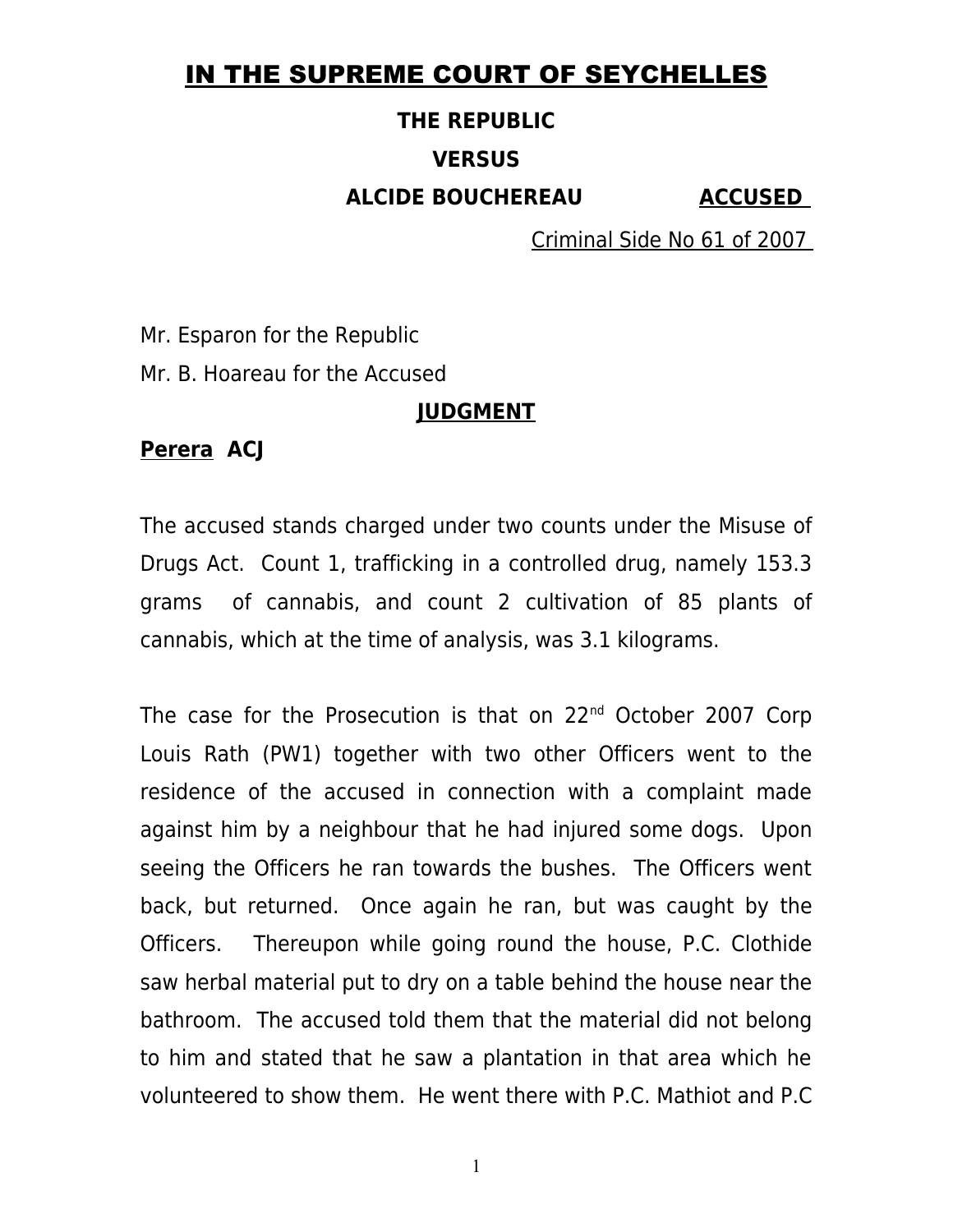Aglae. They came back with several plants suspected to be cannabis. The plants and the herbal material were kept in a locker in the Office of P.C. Mathiot who brought them from Praslin to Mahe the following day. The exhibits were taken by him to Dr. Jakaria the Analyst after obtaining the necessary documentation (P4) from the Adams Unit at New Port. The witness identified the signature of P. Cecile and that of Dr. Jakaria on the letter (P4) and the packages which were sealed after analysis. Thereafter they were kept in the safe at Adams Unit in the custody of Corp. Lablache. The Analyst certified that the 85 green plants were cannabis plants weighing 3.1 kilograms (P6). Corp Rath stated in his testimony that there were 15 seeds and buds of plants that were seized from the table behind the house. They were taken to the Analyst by him with letter (P1). The Analyst certified that the herbal material in one plastic bag with branches and leaves of green plants was cannabis, weighing 153.3. grams. They were also kept in a safe in the Office of Corp. Lablache.

P.C. Cliff Mathiot, an Officer of the S.S.U. testified that he was directed to assist the Baie Ste Anne Police to investigate a complaint regarding someone cutting dogs. When they went, the accused ran away to the bush. He and P.C. Cesar ran after him. When the gun was shown, he returned to the house. Once again he tried to run but was stopped by two officers. He was under pressure as he had cut a dog's head. He told them "there is a drug plantation in the woods, if you want I can show it to you". He accompanied them to that plantation which was near a boulder.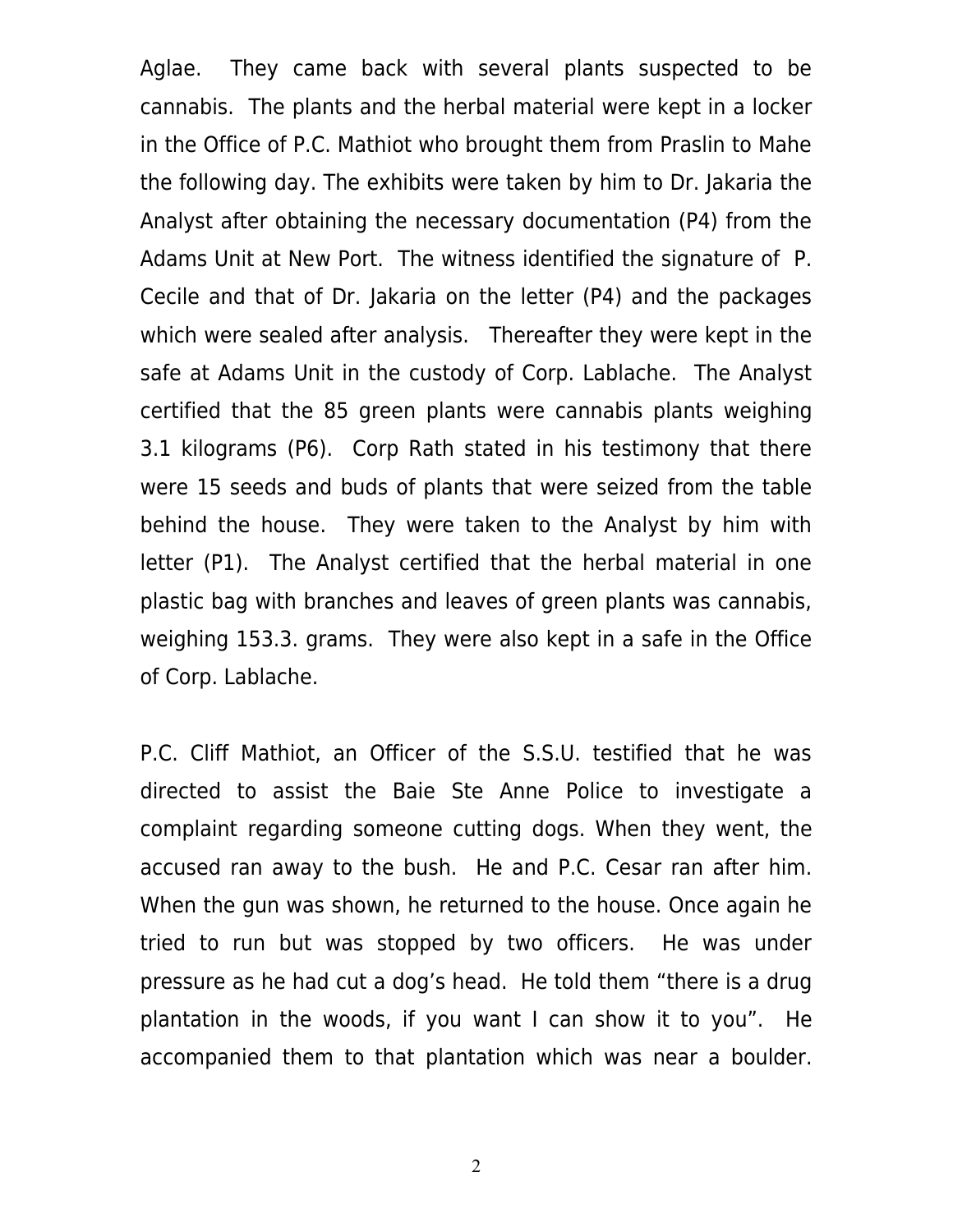85 plants were uprooted and seized. There was also a spade and a box with plants there.

Dr. Jackaria the Analyst testified regarding the procedure he followed in analyzing the 85 plants and the 15 shoots and buds handed to him by P.C. Mathiot and P.C. Rath. He then produced the reports marked P3 and P6. The expertise of the Analyst was not challenged by the defence. The Court is satisfied that the Prosecution has established the chain of evidence in producing the exhibits from the time of seizure up to the time they were analysed and later produced in Court. The Court is also satisfied that those exhibits are cannabis as certified by the Analyst.

P.C. Darrel Clothilde was the driver of the vehicle in which the Officers went to the residence of the accused regarding the complaint of injuring dogs. He ran to the woods stating he had not done anything wrong. When he and P.C. Rath went to the back of the house, they saw some herbal material left to dry on a table. The accused said that he did not know what it was and who had put it there. They picked up 15 shoots. The accused told them about the plantation and pointed to a rock. Two officers went there and brought the plants.

Corp Maryse Souffe was attached to the Drug Squad at the New Port when the accused was brought there on 23rd October 2007. She cautioned him around 10.35 a.m. After the rights were explained, he spoke about the offence for which he had been arrested and stated that he came to give a statement. The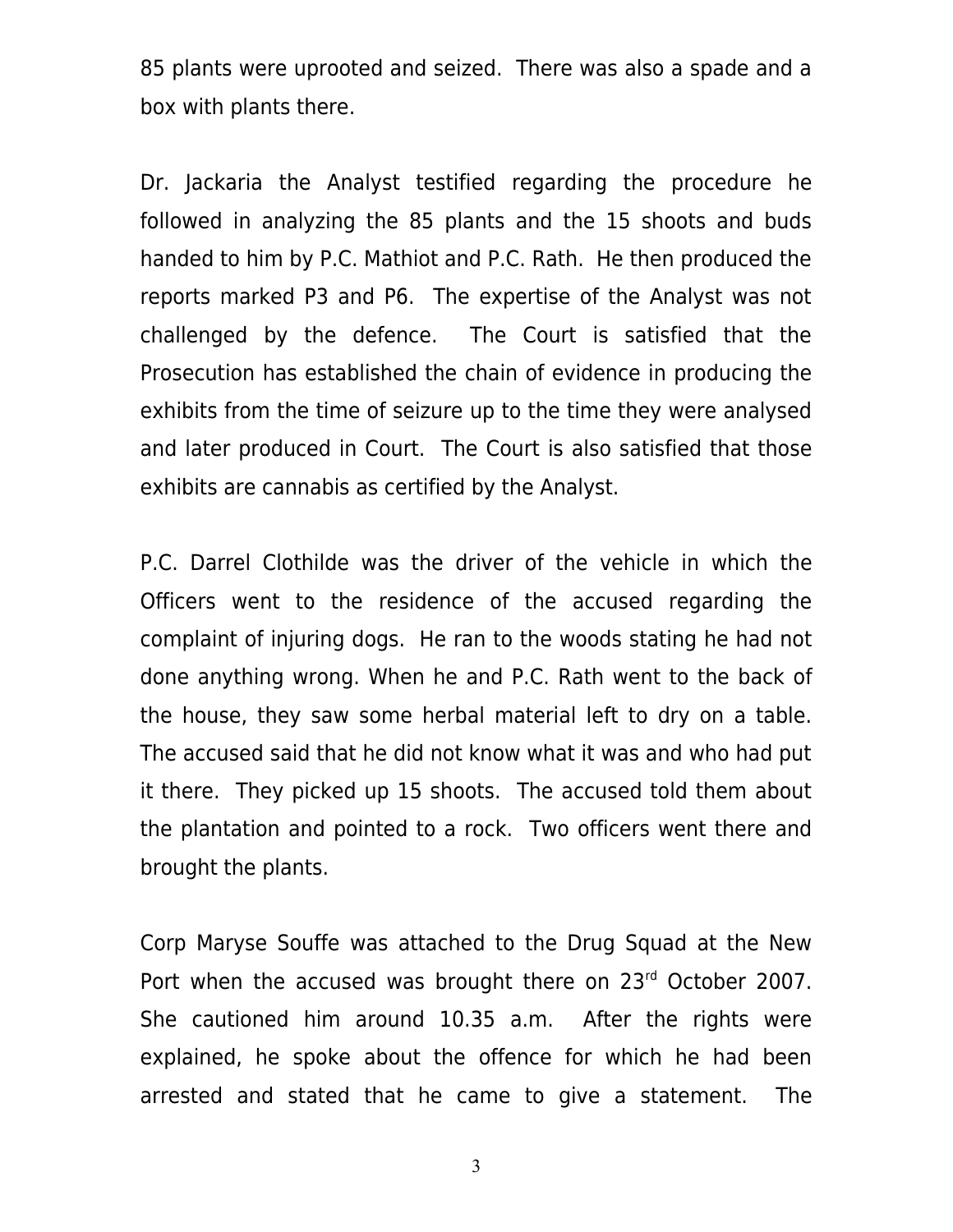statement was recorded by her in the presence of P.C. Janet Thelermont and P.C. Terence Dixie who was also in the office.

The defence objected to the admission of that statement on the ground of oppression and non compliance with the Judges Rules. Conse quently a voire dire was held. After the Prosectuion adduced the evidence of Corp. Souffe and L/C Thelermont to establish the voluntariness of the statement, the accused also testified that the two officers who took him from the Central Police Station to the Adams Unit at New Port told him that if he gave a statement he could be released. He stated that those officers told him that twice or thrice on the way to New Port. So he believed them. He was also under pressure as his wife and the children were in Praslin. Hence when he came to the New Port Office he said "ok no problem, I would give a statement". He decided not to ask for a lawyer as the two Police Officers had told him that he would be released after recording the statement. He was however unable to identify those two officers except to say that "one was a bit big and dark and the other of fair colour." On being cross examined he denied that he had decided to make a confession even before he was being taken to the New Port. He further stated that in Praslin he went with the Police Officers to show the plantation he had seen. As regards the statement, he stated "yes, there is nothing wrong, I just told them the truth". Questioned as to whether he wanted to tell the truth even before the Police Officers came, he stated "yes this was in may brain". In answer to a question by Court whether he asked Corp Souffe and L/C Thelermont who recorded the statement whether it was true that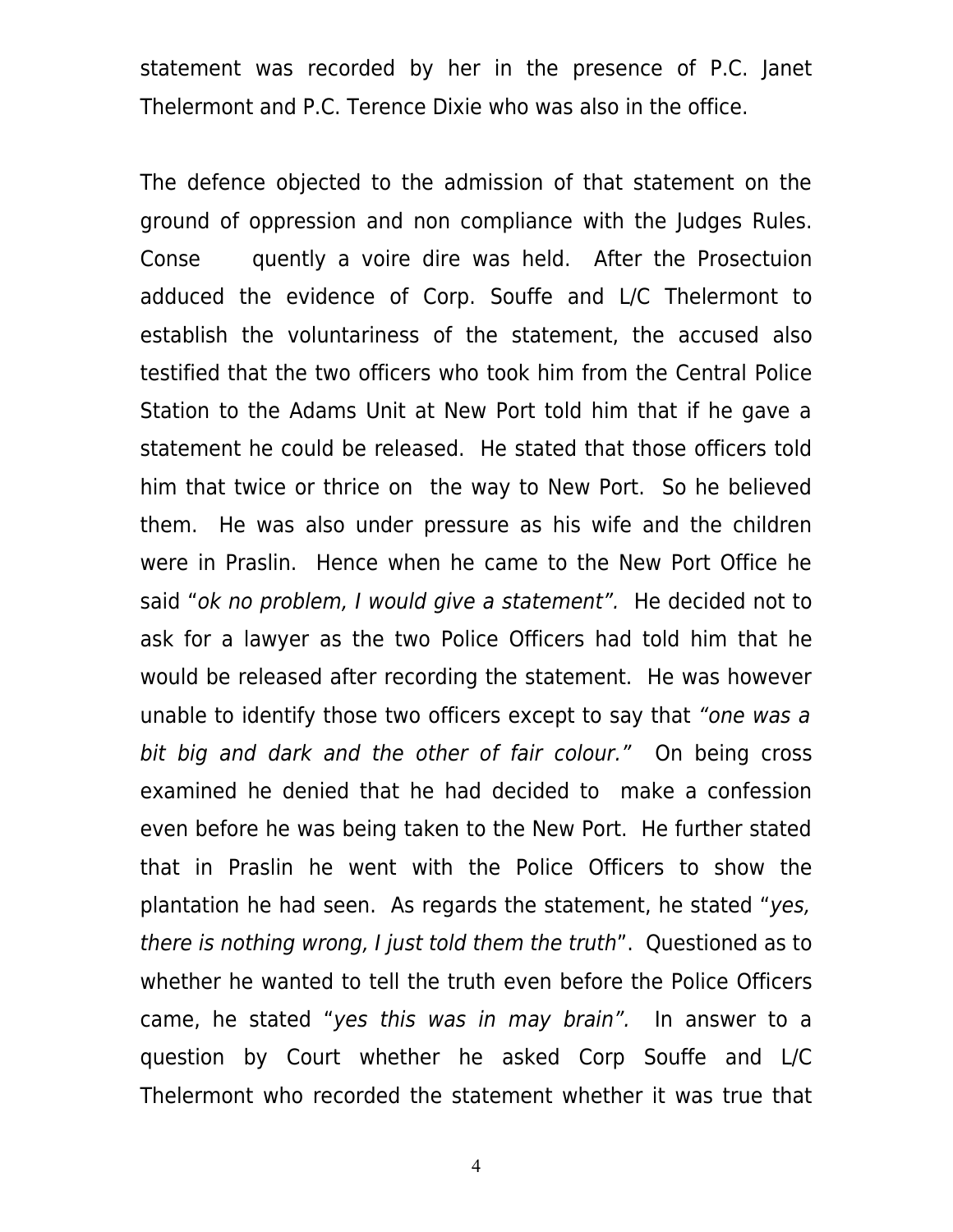he would be released after making the statement, he was evasive and replied that they only asked him to come and give the statement. Questioned further whether they promised anything, once again he stated". "No, I expected to be released after the statement".

By a ruling dated  $25<sup>th</sup>$  April 2008, the Court admitted the statement as having been made voluntarily, on the ground that the accused, as a mature and intelligent person would not have made an incrimating statement merely on an alleged promise made by two Police Officers that he would be released. The Court also held that, even if those Officers had given that assurance, he could have verified the position from Corp. Souffe before making the statement. As regards the ground that the Judges rules had not been followed, the Court, for reasons stated in that ruling held that the nature of the caution administered by Corp Souffe in no way affected the voluntary nature of the statement made by the Accused.

The statement under caution is as follows-

"I am residing at Anse La Blague, Praslin, for a long period of time; my house is situated at the same place. Two weeks ago whilst waling along the forest at Anse La Blague looking for dry latanier leaves for one Jose Accouche who works with the hotels on Praslin, I came across a drug plantation at about my height which were planted on a rock. I do not know how many plants were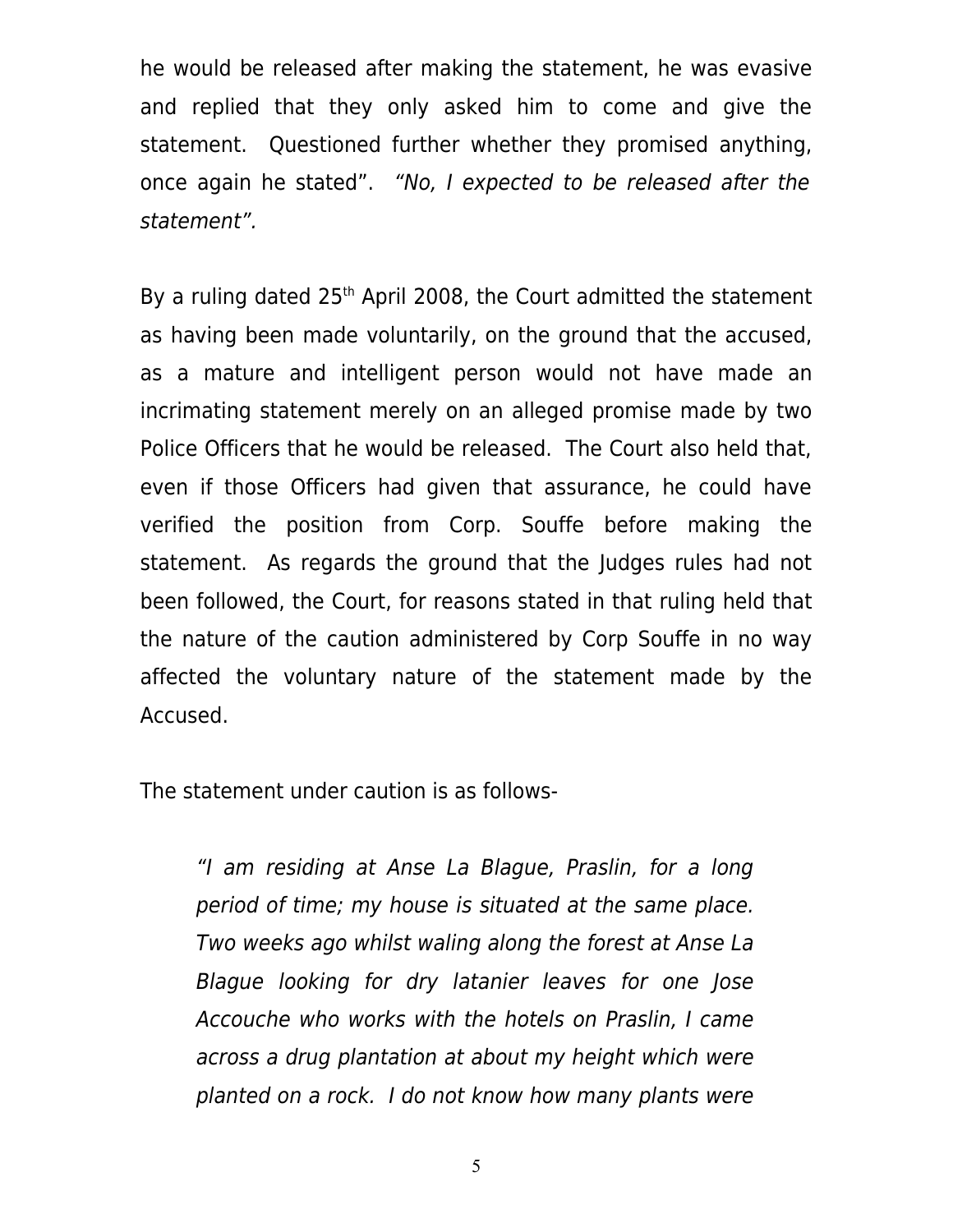there. I did not say anything to anyone, and that same date, I picked some branches from a plant for me to make them dry to smoke. I placed those drugs to dry on a table behind my house. So, yesterday which was on Monday 22<sup>nd</sup> of October 2007, I got a small problem with my neighbour namely Paolo, who is an Italian residing close to my house, and the police came to arrest me, and they saw the drugs on that table where I placed them to dry. I was arrested, and brought to Grand Anse Police Station. Whilst at the Police Station, I told the Police that I've got those branches from a drug plantation on a rock in the forest at Anse La Blague, and from there I went to show the police the drug plantation. They uprooted them, but id do not know how many plants were there altogether. I know that it was drug, because I consume it. I know that the drugs are for Dann Rosalie, because he used to cultivate on Praslin, and me, I 've cut the leaf and stole two small branches.

Sgd. Alcide Bouchereau"

At the end of the case for the Prosecution, the Court called upon the accused to present his defence. He elected to make an unsworn statement from the dock, which is as follows-

"I was working, as I said in my statement, I found this small plantation. I was fully corporative with the Police.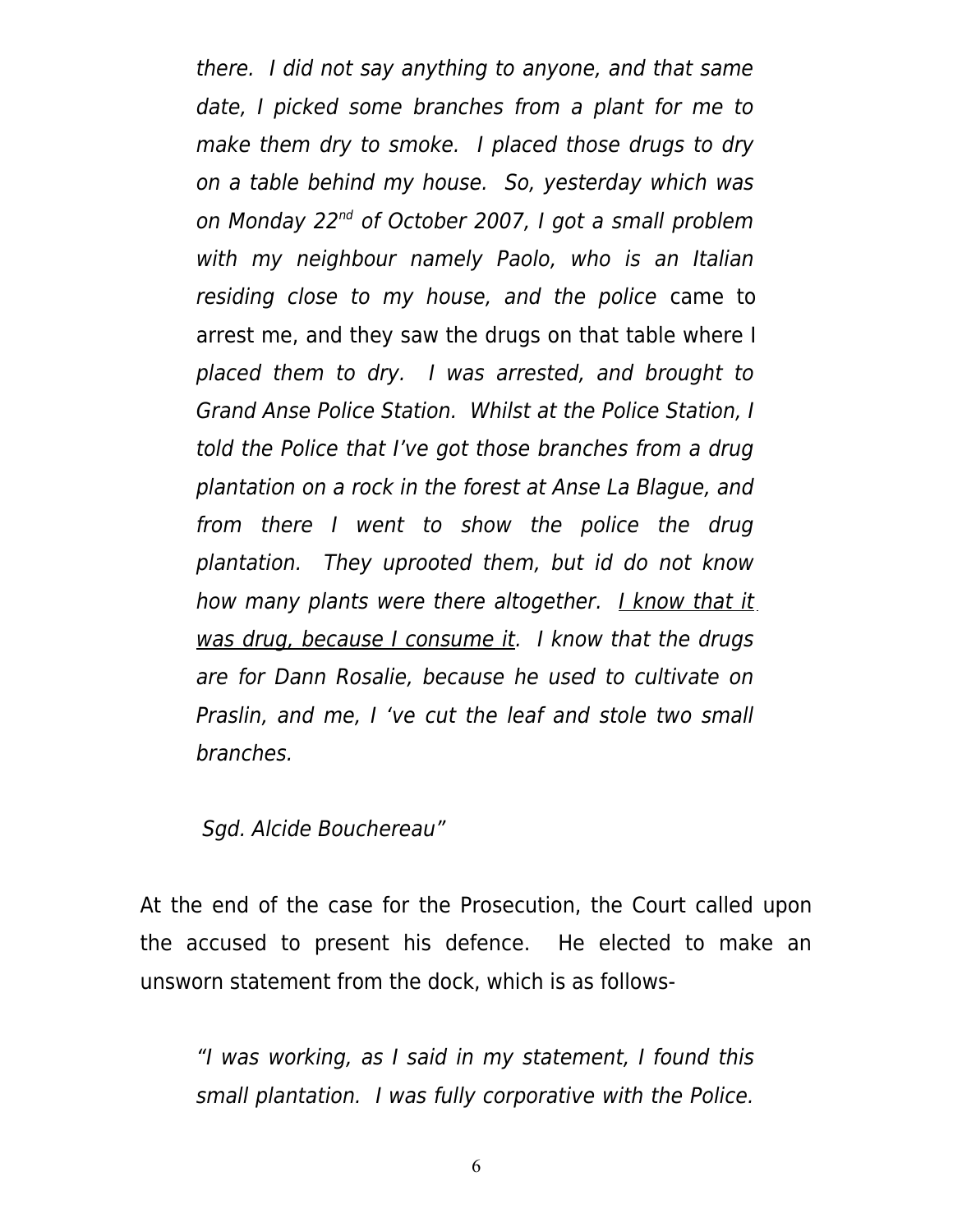I have gone to the Police and made a complaint that they have to assist me at my home, I have a problem. They never cooperated with me. I have cooperated to show them this little plantation and they have destroyed it. They have gone to the forest and destroyed this plantation. That is all I wish to say. I have no witnesses to call, but honestly, this plantation was not for me".

I shall first consider the charge of cultivation under Count 2. "Cultivation" like "possession" of dangerous drugs required some mental element. In the case of **R v. Gill (1983) S.L.R. 22**, Seaton CJ following the decision in **Rampersad v. The Queen (1975) M.L.R. 5,** held that the Prosecution had "failed to establish any overt act to connect the accused with the crime" and hence acquitted the accused. However, in the Canadian case reported in the **English and Empire Digest (Vol 15) Para 1082, R v. Busby,** it was held that –

"Evidence of some overt act is not necessary for conviction where the circumstantial evidence points to an irresistible inference of cultivation".

In the present case, there is no evidence that the accused was tilling, manuring, watering or doing any act to connect him with the offence of cultivation. The statement of the accused in the confession that he came across a drug plantation in the forest which belonged to someone else is corroborated by the evidence for the Prosecution that the accused told the Police Officers that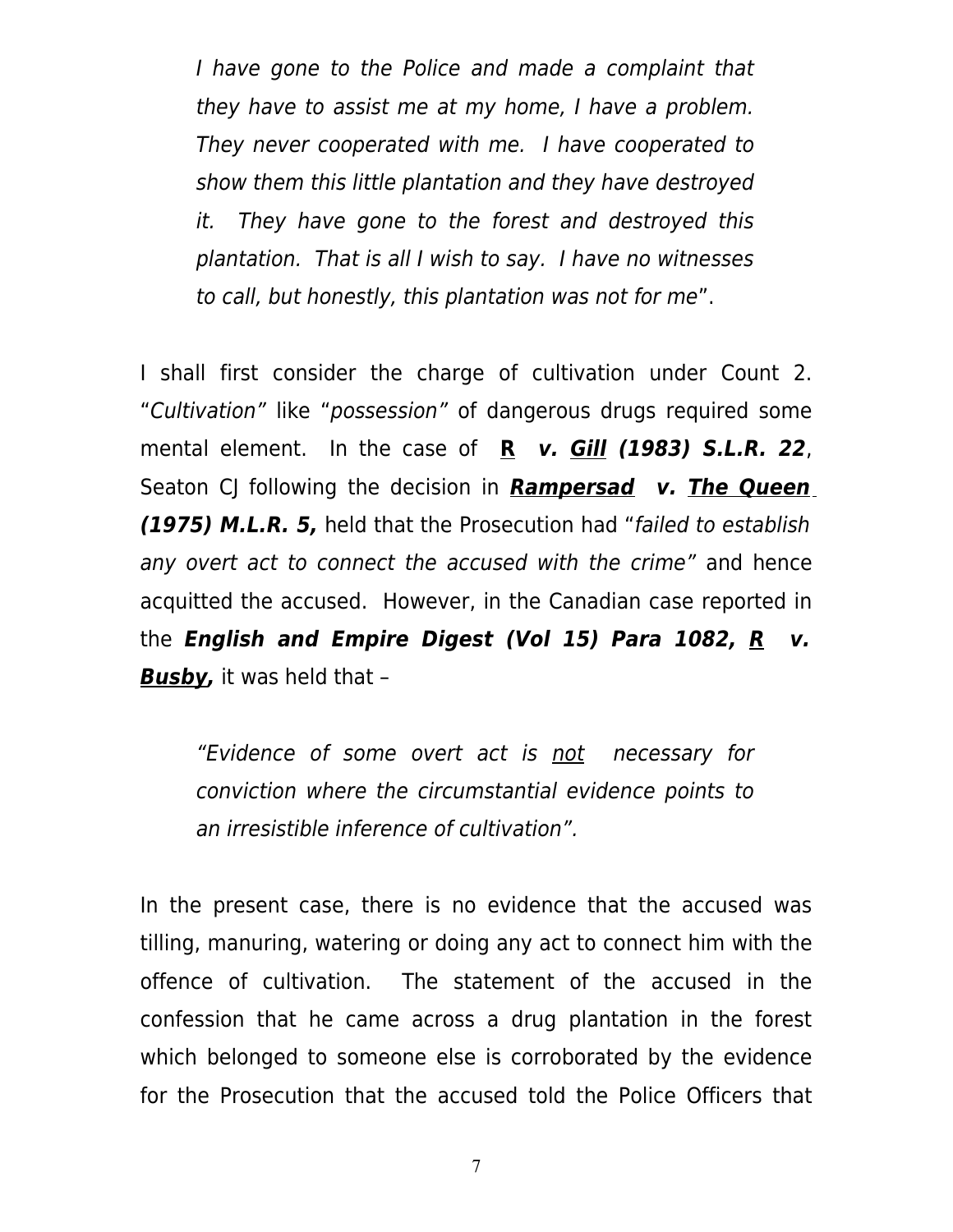there was such a plantation in the forest and volunteered to take them there. Hence there is no circumstantial evidence to implicate the accused with the offence of cultivation of cannabis plants. In those circumstances, it is unsafe to convict the accused under Count 2. Accordingly he is acquitted under Count 2.

As regards Count 1, the accused stated in his confession that the stole two small branches from the plantation in the forest and placed them on a table to dry for his consumption. The Analyst, in his report (D3) stated that he analysed "one plastic bag with branches and leaves of green plants. P.C. Rath took "15 shoots of cannabis plants of various sizes, from 25 cms to 35 cms". In his evidence he called them "15 hearts or buds". He admitted that he referred to them as plants. When they were counted in Court, it was observed that the shoots had dried and some of them had broken in the process of handling. There were therefore 16 such shoots. Hence this evidence corroborates the accused's statement that he stole two branches from the plantation. What was found on the table were shoots and not separate plants. They should therefore have been from those branches. The accused had therefore knowledge that what he was in possession was cannabis.

In these circumstances, the Court is satisfied that the retracted confession has been corroborated on material particulars implicating the accused with the offence charged under Count 1.

As regards the presumption of trafficking, the mere fact that the quantity is above 25 gms is insufficient. Here the burden is on the